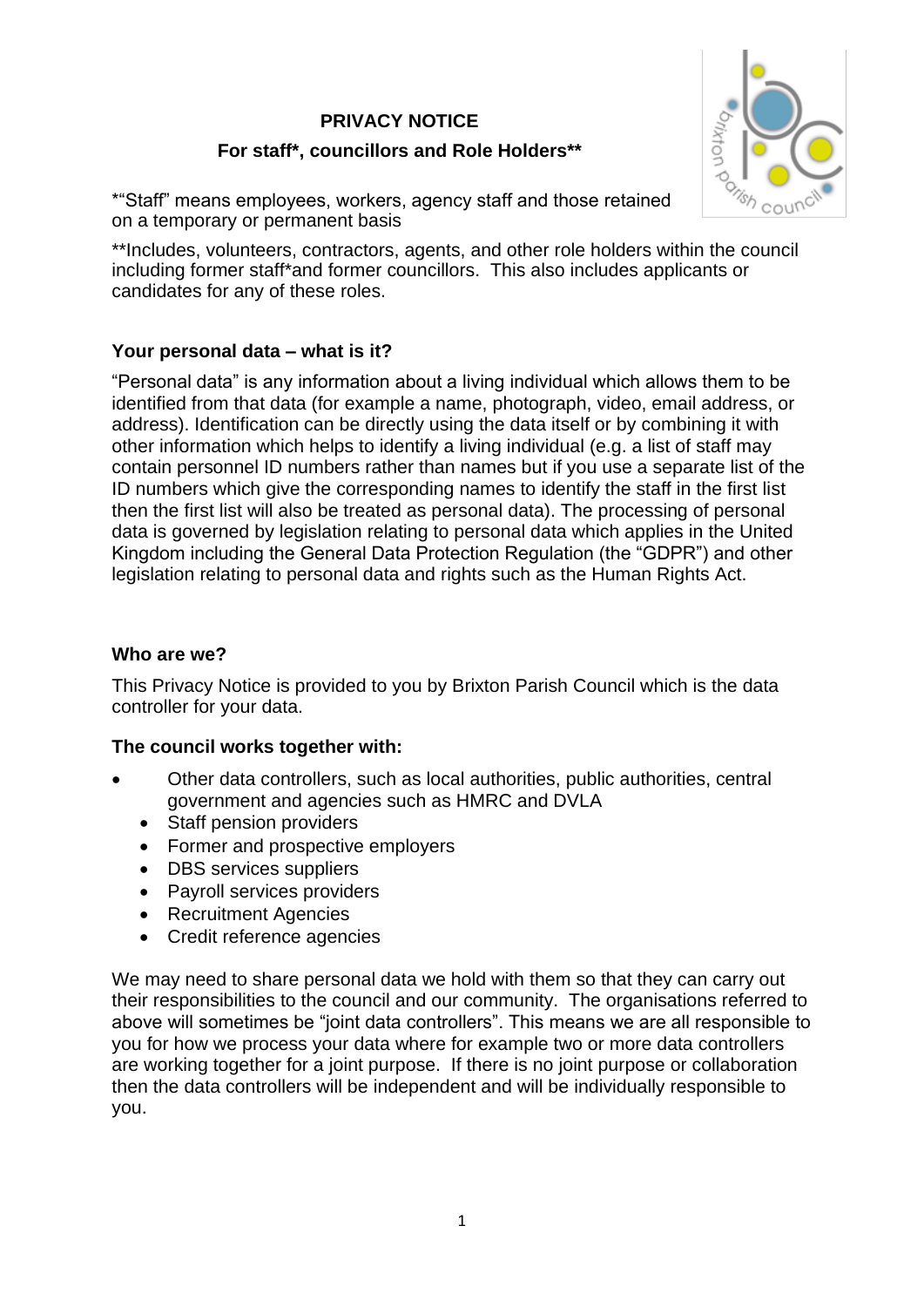**The council will comply with data protection law. This says that the personal data we hold about you must be:**

- Used lawfully, fairly and in a transparent way.
- Collected only for valid purposes that we have clearly explained to you and not used in any way that is incompatible with those purposes.
- Relevant to the purposes we have told you about and limited only to those purposes.
- Accurate and kept up to date.
- Kept only as long as necessary for the purposes we have told you about.
- Kept and destroyed securely including ensuring that appropriate technical and security measures are in place to protect your personal data to protect personal data from loss, misuse, unauthorised access and disclosure.

## **What data do we process?**

- Names, titles, and aliases, photographs.
- Start date / leaving date
- Contact details such as telephone numbers, addresses, and email addresses.
- Where they are relevant to our legal obligations, or where you provide them to us, we may process information such as gender, age, date of birth, marital status, nationality, education/work history, academic/professional qualifications, employment details, hobbies, family composition, and dependants.
- Non-financial identifiers such as passport numbers, driving licence numbers, vehicle registration numbers, taxpayer identification numbers, staff identification numbers, tax reference codes, and national insurance numbers.
- Financial identifiers such as bank account numbers, payment card numbers, payment/transaction identifiers, policy numbers, and claim numbers.
- Financial information such as National Insurance number, pay and pay records, tax code, tax and benefits contributions, expenses claimed.
- Other operational personal data created, obtained, or otherwise processed in the course of carrying out our activities, including but not limited to, CCTV footage, recordings of telephone conversations, IP addresses and website visit histories, logs of visitors, and logs of accidents, injuries and insurance claims.
- Next of kin and emergency contact information
- Recruitment information (including copies of right to work documentation, references and other information included in a CV or cover letter or as part of the application process and referral source (e.g. agency, staff referral))
- Location of employment or workplace.
- Other staff data (not covered above) including; level, performance management information, languages and proficiency; licences/certificates, immigration status; employment status; information for disciplinary and grievance proceedings; and personal biographies.
- CCTV footage and other information obtained through electronic means such as swipe card records.
- Information about your use of our information and communications systems.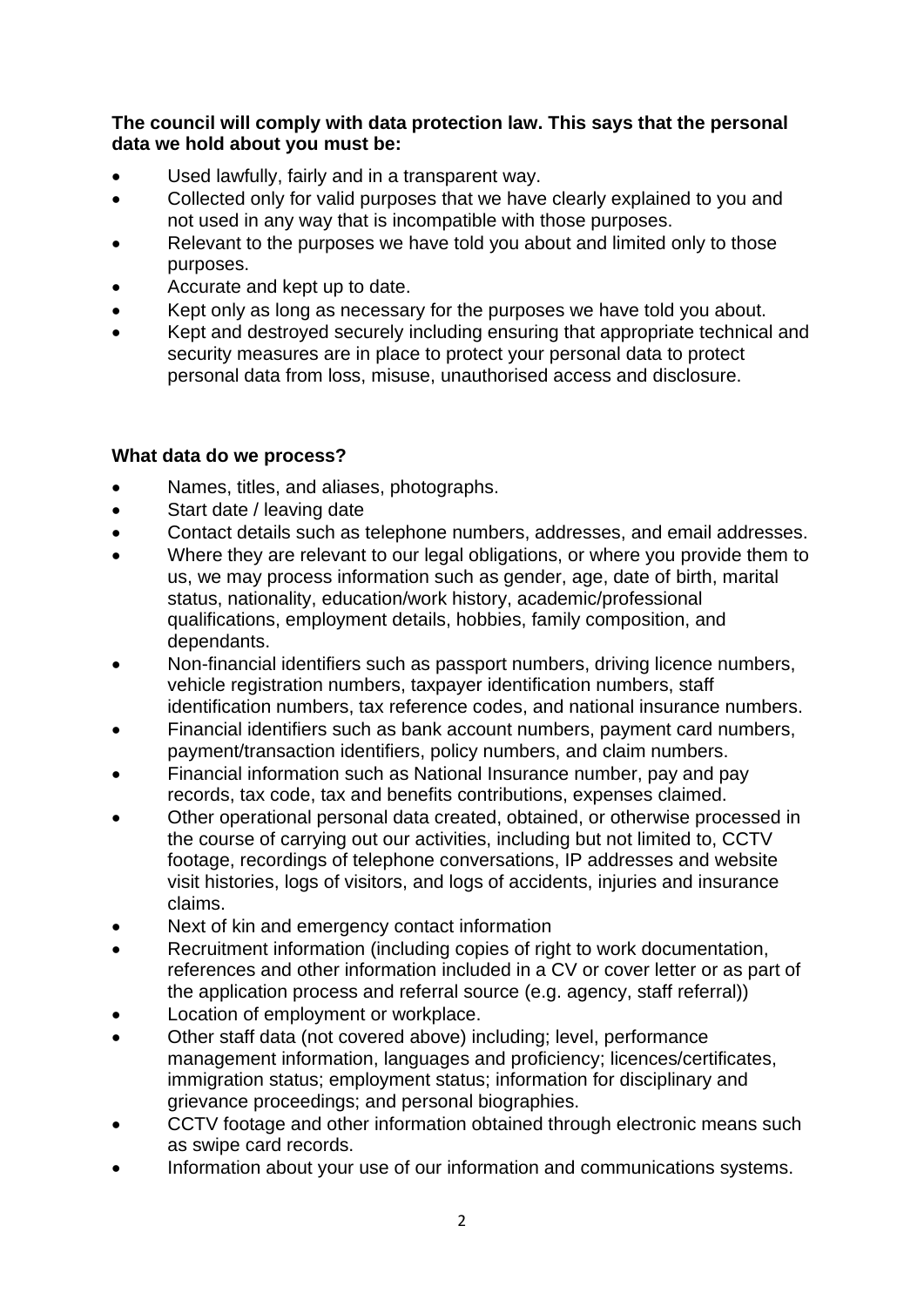## **We use your personal data for some or all of the following purposes: -**

Please note: We need all the categories of personal data in the list above primarily to allow us to perform our contract with you and to enable us to comply with legal obligations.

- Making a decision about your recruitment or appointment.
- Determining the terms on which you work for us.
- Checking you are legally entitled to work in the UK.
- Paying you and, if you are an employee, deducting tax and National Insurance contributions.
- Providing any contractual benefits to you
- Liaising with your pension provider.
- Administering the contract we have entered into with you.
- Management and planning, including accounting and auditing.
- Conducting performance reviews, managing performance and determining performance requirements.
- Making decisions about salary reviews and compensation.
- Assessing qualifications for a particular job or task, including decisions about promotions.
- Conducting grievance or disciplinary proceedings.
- Making decisions about your continued employment or engagement.
- Making arrangements for the termination of our working relationship.
- Education, training and development requirements.
- Dealing with legal disputes involving you, including accidents at work.
- Ascertaining your fitness to work.
- Managing sickness absence.
- Complying with health and safety obligations.
- To prevent fraud.
- To monitor your use of our information and communication systems to ensure compliance with our IT policies.
- To ensure network and information security, including preventing unauthorised access to our computer and electronic communications systems and preventing malicious software distribution.
- To conduct data analytics studies to review and better understand employee retention and attrition rates.
- Equal opportunities monitoring.
- To undertake activity consistent with our statutory functions and powers including any delegated functions.
- To maintain our own accounts and records;
- To seek your views or comments;
- To process a job application;
- To administer councillors' interests
- To provide a reference.

Our processing may also include the use of CCTV systems for monitoring purposes.

Some of the above grounds for processing will overlap and there may be several grounds which justify our use of your personal data.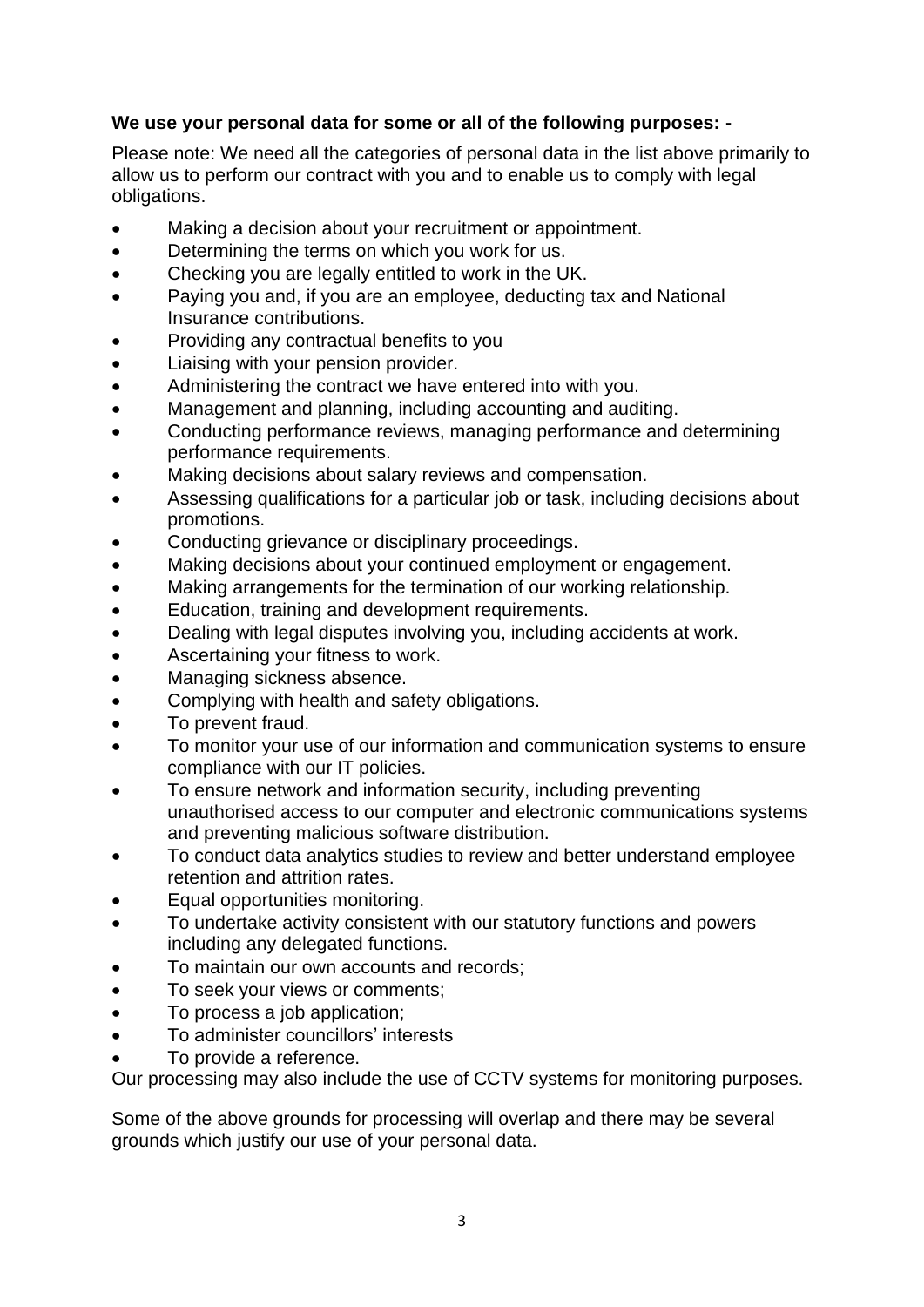We will only use your personal data when the law allows us to. Most commonly, we will use your personal data in the following circumstances:

- Where we need to perform the contract we have entered into with you.
- Where we need to comply with a legal obligation.

We may also use your personal data in the following situations, which are likely to be rare:

- Where we need to protect your interests (or someone else's interests).
- Where it is needed in the public interest [or for official purposes].

### **How we use sensitive personal data**

- We may process sensitive personal data relating to staff, councillors and role holders including, as appropriate:
	- information about your physical or mental health or condition in order to monitor sick leave and take decisions on your fitness for work;
	- your racial or ethnic origin or religious or similar information in order to monitor compliance with equal opportunities legislation;
	- in order to comply with legal requirements and obligations to third parties.
- These types of data are described in the GDPR as "Special categories of data" and require higher levels of protection. We need to have further justification for collecting, storing and using this type of personal data.
- We may process special categories of personal data in the following circumstances:
	- In limited circumstances, with your explicit written consent.
	- Where we need to carry out our legal obligations.
	- Where it is needed in the public interest, such as for equal opportunities monitoring or in relation to our pension scheme.
	- Where it is needed to assess your working capacity on health grounds, subject to appropriate confidentiality safeguards.
- Less commonly, we may process this type of personal data where it is needed in relation to legal claims or where it is needed to protect your interests (or someone else's interests) and you are not capable of giving your consent, or where you have already made the information public.

•

### **Do we need your consent to process your sensitive personal data?**

- We do not need your consent if we use your sensitive personal data in accordance with our rights and obligations in the field of employment and social security law.
- In limited circumstances, we may approach you for your written consent to allow us to process certain sensitive personal data. If we do so, we will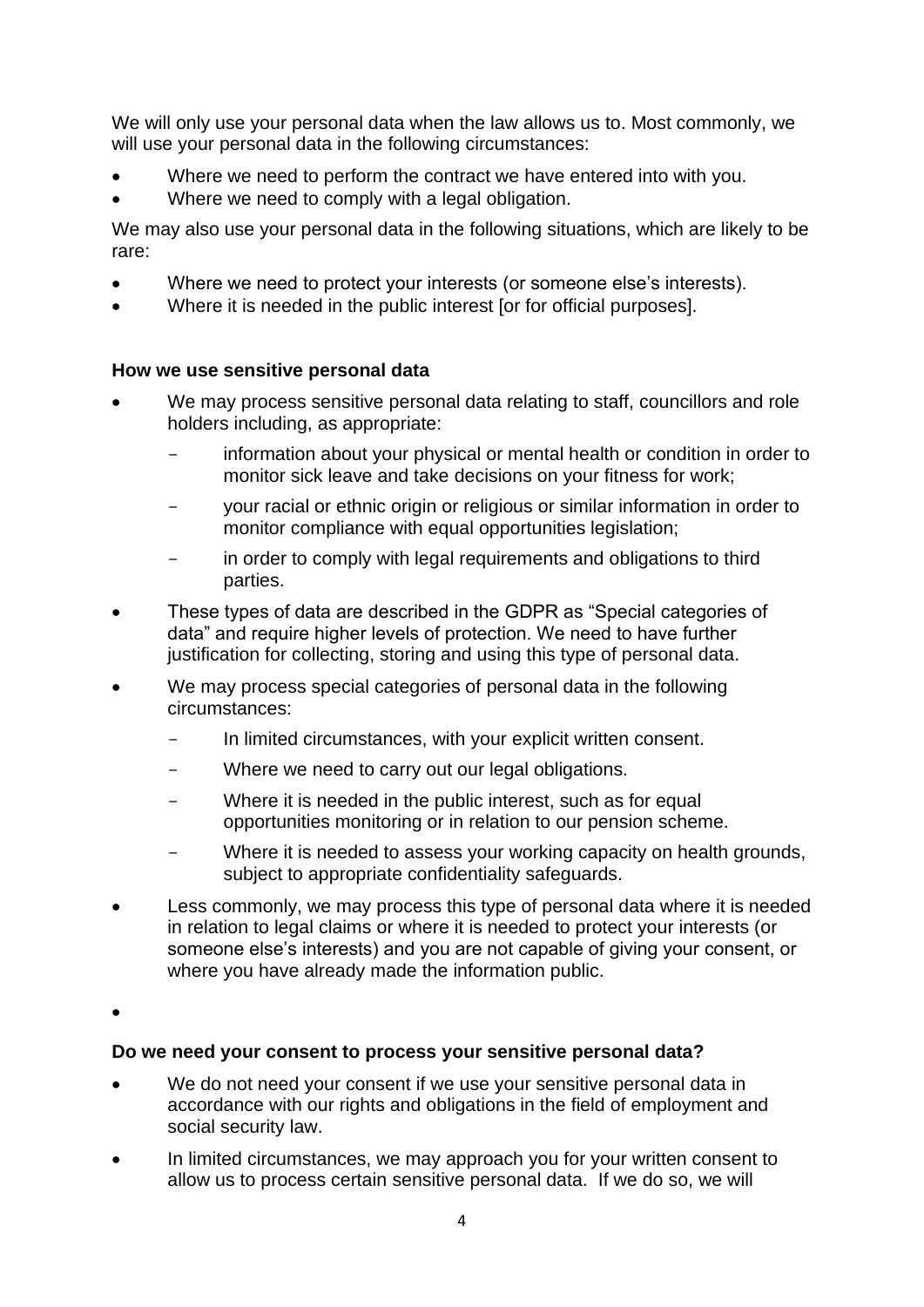provide you with full details of the personal data that we would like and the reason we need it, so that you can carefully consider whether you wish to consent.

• You should be aware that it is not a condition of your contract with us that you agree to any request for consent from us.

### **Information about criminal convictions**

- We may only use personal data relating to criminal convictions where the law allows us to do so. This will usually be where such processing is necessary to carry out our obligations and provided we do so in line with our data protection policy.
- Less commonly, we may use personal data relating to criminal convictions where it is necessary in relation to legal claims, where it is necessary to protect your interests (or someone else's interests) and you are not capable of giving your consent, or where you have already made the information public.
- We will only collect personal data about criminal convictions if it is appropriate given the nature of the role and where we are legally able to do so.

### **What is the legal basis for processing your personal data?**

Some of our processing is necessary for compliance with a legal obligation.

We may also process data if it is necessary for the performance of a contract with you, or to take steps to enter into a contract.

We will also process your data in order to assist you in fulfilling your role in the council including administrative support or if processing is necessary for compliance with a legal obligation.

### **Sharing your personal data**

Your personal data will only be shared with third parties including other data controllers where it is necessary for the performance of the data controllers' tasks or where you first give us your prior consent. It is likely that we will need to share your data with:

- Our agents, suppliers and contractors. For example, we may ask a commercial provider to manage our HR/ payroll functions , or to maintain our database software;
- Other persons or organisations operating within local community.
- Other data controllers, such as local authorities, public authorities, central government and agencies such as HMRC and DVLA
- Staff pension providers
- Former and prospective employers
- DBS services suppliers
- Payroll services providers
- Recruitment Agencies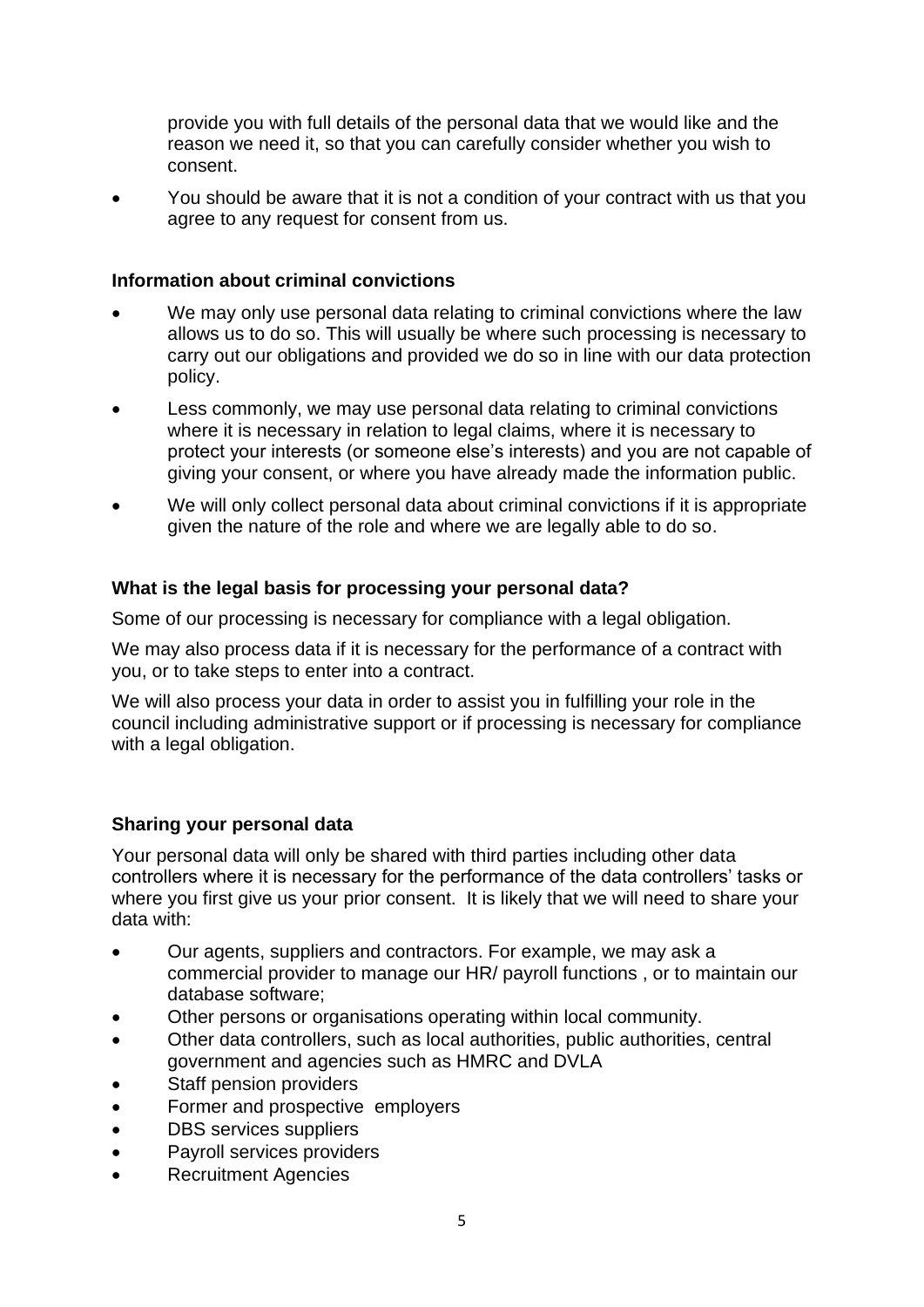- Credit reference agencies
- Professional advisors
- Trade unions or employee representatives
- •

### **How long do we keep your personal data?**

We will keep some records permanently if we are legally required to do so. We may keep some other records for an extended period of time. For example, it is currently best practice to keep financial records for a minimum period of 8 years to support HMRC audits or provide tax information. We may have legal obligations to retain some data in connection with our statutory obligations as a public authority. The council is permitted to retain data in order to defend or pursue claims. In some cases, the law imposes a time limit for such claims (for example 3 years for personal injury claims or 6 years for contract claims). We will retain some personal data for this purpose as long as we believe it is necessary to be able to defend or pursue a claim. In general, we will endeavour to keep data only for as long as we need it. This means that we will delete it when it is no longer needed.

#### **Your responsibilities**

It is important that the personal data we hold about you is accurate and current. Please keep us informed if your personal data changes during your working relationship with us.

### **Your rights in connection with personal data**

You have the following rights with respect to your personal data: -

When exercising any of the rights listed below, in order to process your request, we may need to verify your identity for your security. In such cases we will need you to respond with proof of your identity before you can exercise these rights.

- *1. The right to access personal data we hold on you*
- At any point you can contact us to request the personal data we hold on you as well as why we have that personal data, who has access to the personal data and where we obtained the personal data from. Once we have received your request we will respond within one month.
- There are no fees or charges for the first request but additional requests for the same personal data or requests which are manifestly unfounded or excessive may be subject to an administrative fee.
- *2. The right to correct and update the personal data we hold on you*
- If the data we hold on you is out of date, incomplete or incorrect, you can inform us and your data will be updated.
- *3. The right to have your personal data erased*
- If you feel that we should no longer be using your personal data or that we are unlawfully using your personal data, you can request that we erase the personal data we hold.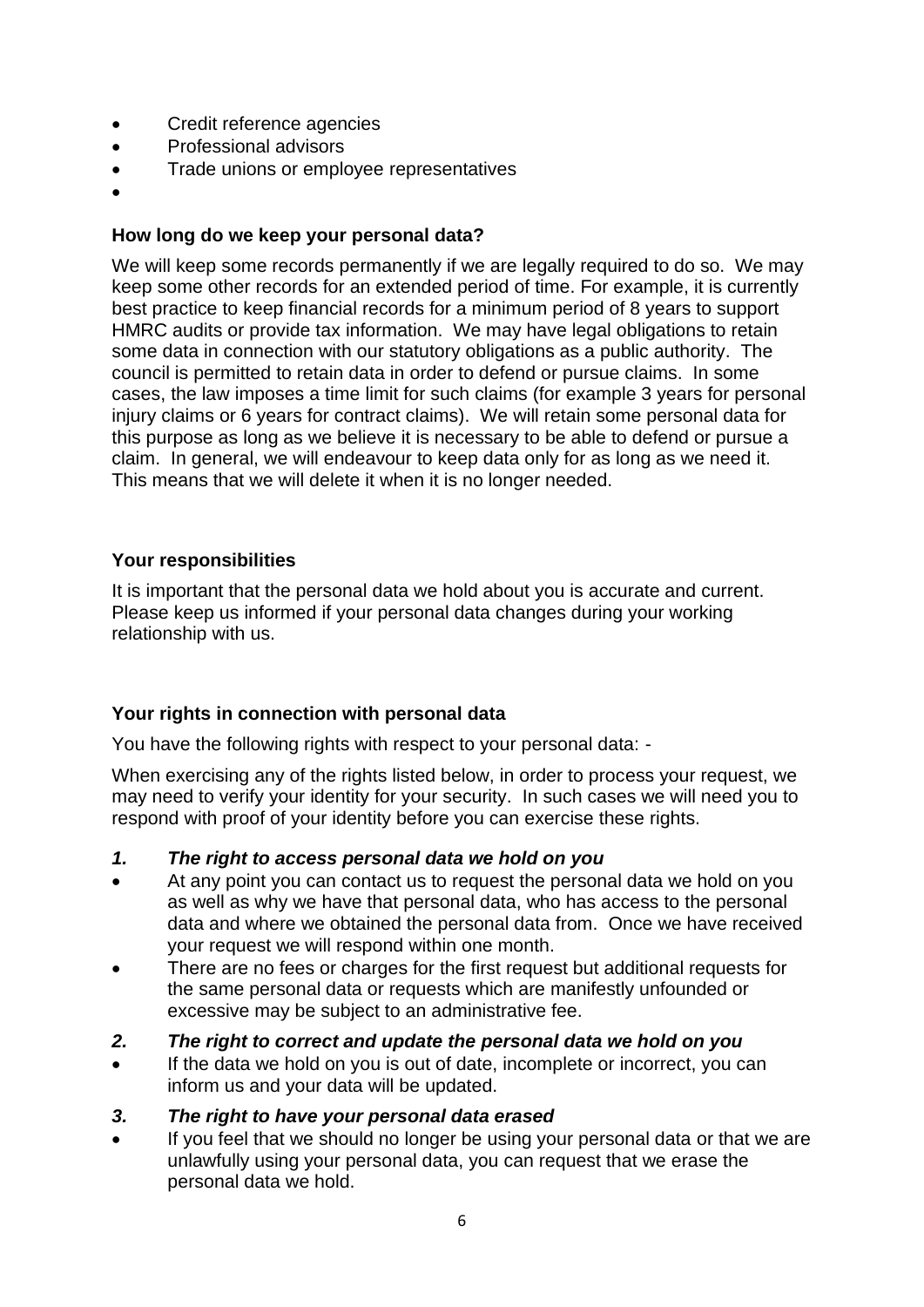- When we receive your request, we will confirm whether the personal data has been deleted or the reason why it cannot be deleted (for example because we need it for to comply with a legal obligation).
- *4. The right to object to processing of your personal data or to restrict it to certain purposes only*
- You have the right to request that we stop processing your personal data or ask us to restrict processing. Upon receiving the request, we will contact you and let you know if we are able to comply or if we have a legal obligation to continue to process your data.
- *5. The right to data portability*
- You have the right to request that we transfer some of your data to another controller. We will comply with your request, where it is feasible to do so, within one month of receiving your request.
- *6. The right to withdraw your consent to the processing at any time for any processing of data to which consent was obtained*
- You can withdraw your consent easily by telephone, email, or by post (see Contact Details below).
- *7. The right to lodge a complaint with the Information Commissioner's Office.*
- You can contact the Information Commissioners Office on 0303 123 1113 or via email https://ico.org.uk/global/contact-us/email/ or at the Information Commissioner's Office, Wycliffe House, Water Lane, Wilmslow, Cheshire SK9 5AF.

## **Transfer of Data Abroad**

Any personal data transferred to countries or territories outside the European Economic Area ("EEA") will only be placed on systems complying with measures giving equivalent protection of personal rights either through international agreements or contracts approved by the European Union. Our website is also accessible from overseas so on occasion some personal data (for example in a newsletter) may be accessed from overseas.

## **Further processing**

If we wish to use your personal data for a new purpose, not covered by this Privacy Notice, then we will provide you with a new notice explaining this new use prior to commencing the processing and setting out the relevant purposes and processing conditions. Where and whenever necessary, we will seek your prior consent to the new processing, if we start to use your personal data for a purpose not mentioned in this notice.